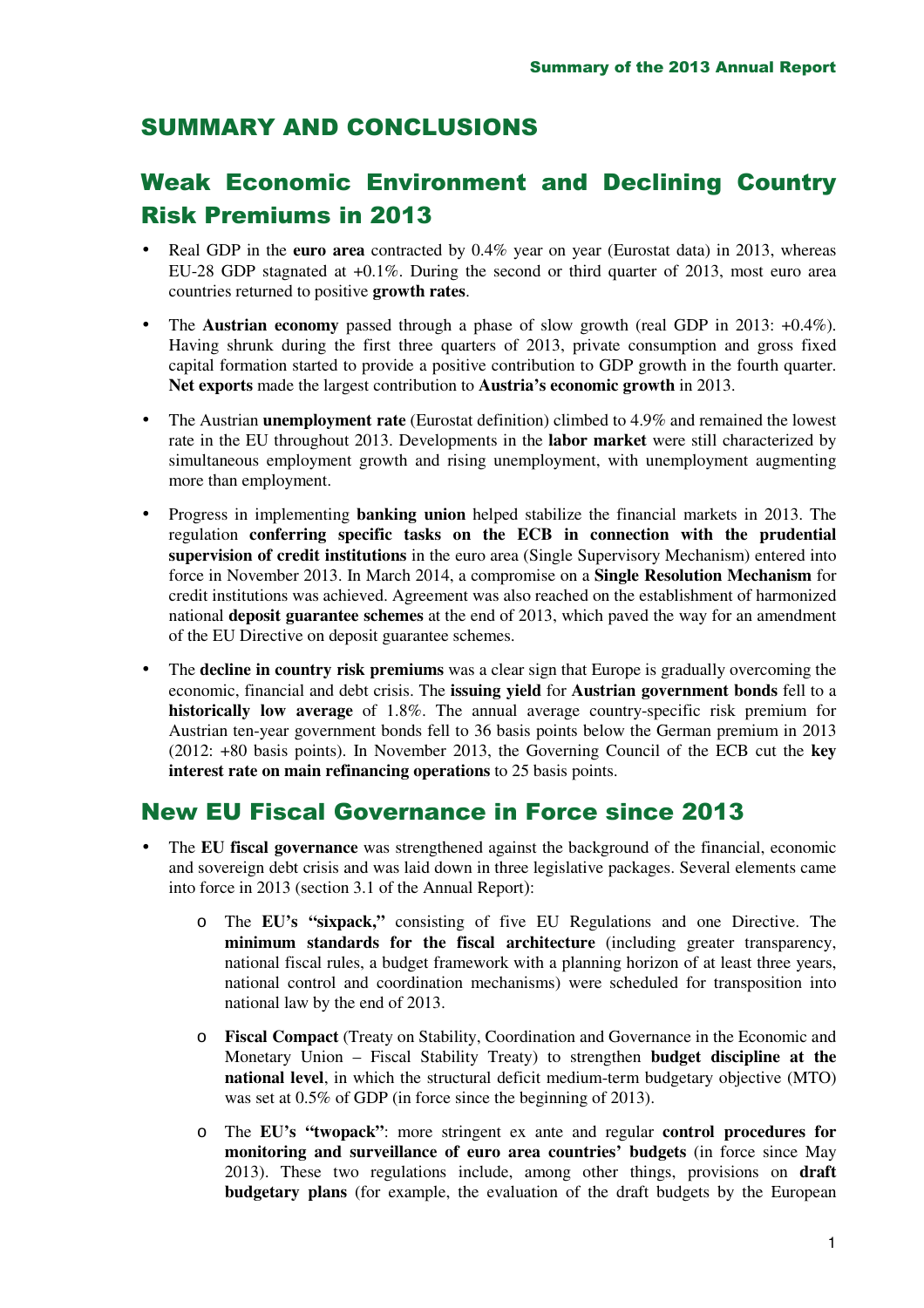Commission every October prior to enactment of the budgets). Moreover, independent **national institutions** (**"independent fiscal institutions**") to monitor compliance with the **current and the medium-term budget path** and compliance with the **numerical fiscal rules** were to be established by the end of October 2013.

- In Austria, the **Government Debt Committee** was entrusted with monitoring Austria's compliance with the EU fiscal rules on the basis of an amendment (Federal Law Establishing the Fiscal Advisory Council; Federal Law Gazette I No. 149/2013) and was reestablished as the **Fiscal Advisory Council**. A first report on compliance with the fiscal rules from 2013 to 2018 (**Fiscal Rules Compliance Report 2014**) was published in May 2014. The **national fiscal rules**, which are largely identical with the EU fiscal rules, were enshrined in law in the **2012 Austrian Stability Pact** (section 3.2 of the Annual Report).
- Stronger corrective action under the reinforced corrective arm of the Stability and Growth Pact (SGP), i.e. an **excessive deficit procedure (EDP)**, will only be initiated if the **Maastricht criteria** are violated (i.e. if the **deficit threshold** of 3% of GDP is permanently exceeded or if the **debt ratio** is above 60% and no sufficient corrections are taken).
- The new fiscal rules on the **development** of the **structural balance** (= cyclically adjusted budgetary position net of one-off and temporary measures) and (real) **government expenditure** determine the budget path which must be observed. In the event of a **"significant deviation"** from the defined fiscal path (EU definition), **early warning mechanisms** will be triggered (e.g. a catalogue of EU measures with deadlines, an automatically triggered correction mechanism at the national level, opinions by fiscal advisory councils, etc.).
- Once the MTO of a structurally balanced budget has been reached, maintaining this level should contribute to a **cyclically adequate, countercyclical orientation of fiscal policy** in the Member States, which used to be the exception. In **Austria**, the maximum target of a **structural budget deficit** of no more than **0.45% of GDP** was established.
- The **structural budget balance** calculated is subject to **considerable uncertainty**, and the previous years' result is frequently **revised**. These uncertainties result from the different calculation methods and from economic forecasts, but also from the fact that potential output is not a directly observable aggregate but much rather an analytical indicator. The reasons for these uncertainties also explain why the structural budget balance figures of the different institutions – European Commission, IMF, OECD, Austrian Institute of Economic Research – differ.

## 2013 General Government Budget Deficit Lower than Projected

- Despite the **weak economy** (real GDP in 2013: +0.4%), the **budget outturn in the review year 2013 outperformed the target in the medium-term consolidation path**, which provides for a balanced budget in Austria by 2016. According to the preliminary result of March 2014, the **general government budget deficit for 2013** came to just 1.5% of GDP instead of the projected 2.3% of GDP. Roughly half of the **improvement** between the estimated result of **March 2013** (– 2.3% of GDP) and the **preliminary result of March 2014** (–1.5% of GDP) may be attributed to the federal authorities (including social security funds), the other half to the (summed up) state and local authorities.
- A **tendency to overestimate the Maastricht deficit** at the federal level at the budget planning stage followed by **stricter budget execution**, were observed in previous years as well: From 2005 to 2011, the (planned) Maastricht deficit at the federal level in the respective EDP notification of March was on average EUR 1.6 billion or 46% higher than the preliminary budget result in the finalized accounts of the next year. This cautious overestimation of the Maastricht deficit applies to the overall result for all state and local governments from 2011.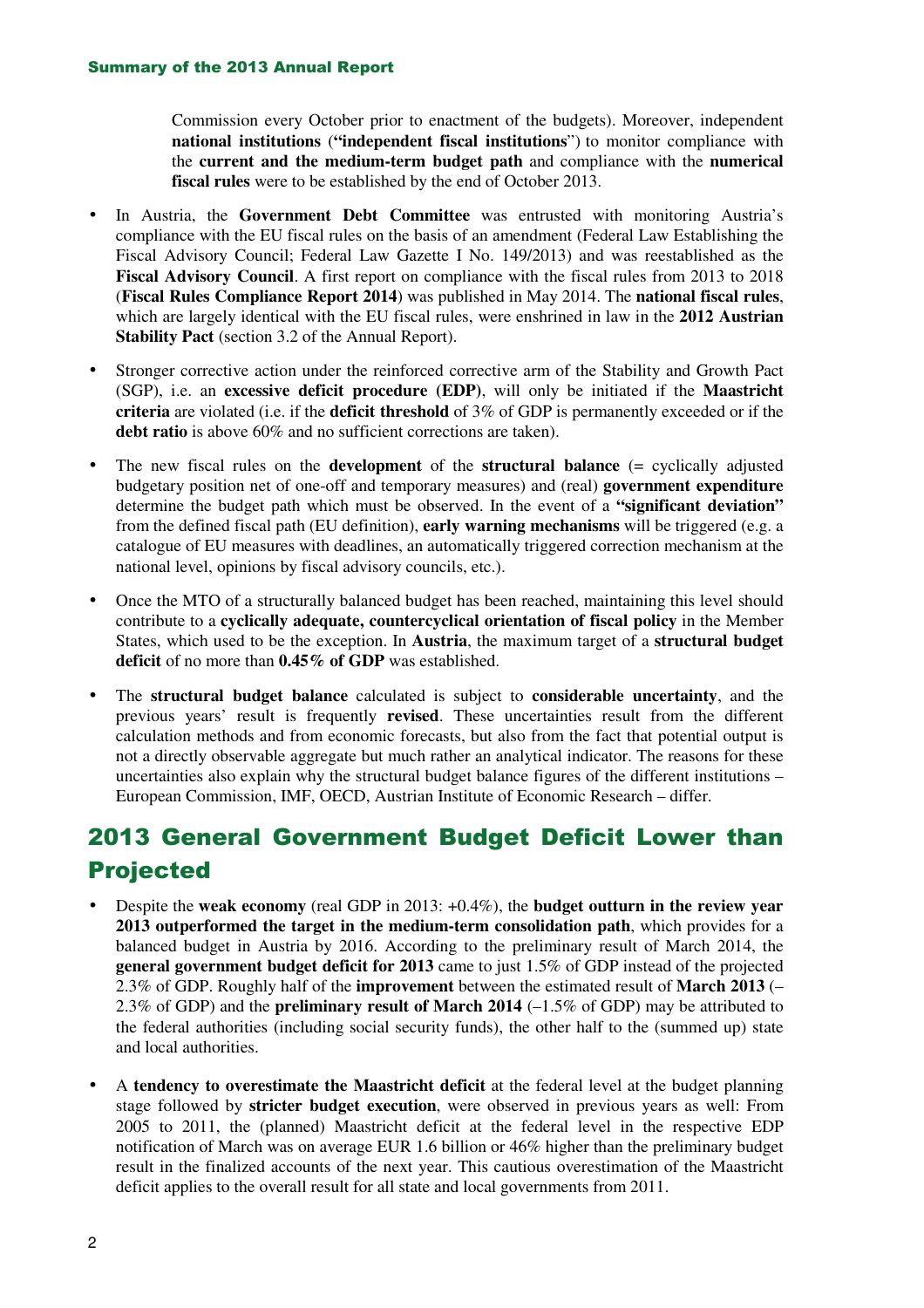- Whereas **temporary effects** in 2012 (bank support package, ex ante income tax on private pension insurance) had resulted in an increase of the Maastricht deficit by EUR 2.4 billion on balance, such effects **drove down** the Maastricht deficit by EUR 0.8 billion in 2013 (bank support package, revenue from the sale of mobile phone licenses, and tax agreement with Switzerland). In total, these temporary effects reduced the Maastricht deficit by EUR 3.2 billion or 1% of GDP in 2013 compared to 2012.
- The **gap** between real GDP and estimated potential output ran to 0.7% of potential output in 2013 (according to the short-and medium-term forecast of the Austrian Institute of Economic Research of March and February 2014). Given an assumed budget sensitivity of 0.49, **0.4 percentage points (rounded) of the Maastricht deficit** of 1.5% of GDP were attributable to the **cyclical component** (spring 2014 European Economic Forecast of the European Commission: 0.5% of GDP). Once the deficit had also been adjusted for **temporary measures**, which increased the deficit by 0.1% of GDP net, the **structural deficit** in 2013 came to –1.3% of GDP (or, according to the European Commission,  $-1.1\%$  of GDP). In a year-on-year comparison, the structural budget deficit contracted by 0.5 percentage points.

### Government Revenues Grow Faster than GDP in 2013

- Even though economic growth languished in 2013, the additional revenue generated by tax increases and windfalls (above all the tax agreement with Switzerland: EUR 0.7 billion) resulted in a **rise of general government tax revenues according to ESA 95** that, at EUR 3.1 billion or +3.5%, was slightly **above the average** of the past ten years (+3.3% per annum). **Indirect taxes** rose by EUR 0.5 billion or 1.1%. Direct taxes increased somewhat faster, growing by 4.5% or EUR 1.9 billion. In absolute figures, the **volume of tax revenue** amounted to EUR 89.2 billion in 2013.<sup>1</sup>
- The 3.4% year-on-year rise in government revenue at 2.0% nominal economic growth in 2013 further raised the **tax ratio** by 0.7 percentage points to 43.7% of GDP (2012: +0.8 percentage points). The one-off revenues generated by the tax agreement with Switzerland hiked the tax ratio by 0.2 percentage points. The **consolidation-linked revenue measures first introduced in 2011** totaled EUR 3.5 billion in 2013 (Fiscal Rules Compliance Report, table 6 in the German report).

### Increase in Government Expenditure is Marginal on Account of Temporary Effects and Consolidation Measures

- General government expenditure totaled EUR 160 billion in 2013, up by EUR 1.9 billion or 1.2% from 2012. This very moderate rise may be attributed in particular to the **proceeds** of EUR 2.0 billion from the **sale of mobile telecommunications licenses**, which reduce expenditure according to ESA. **Without this one-off effect**, expenditure increased by 2.5% in the 2013 reporting year.
- The **moderate rise in expenditure** was also the result of additional **expenditure consolidation measures** (like moderate adjustments of pensions, the increase in the effective age of retirement, the healthcare reform, a wage freeze for some government employees), a **cut** of EUR 0.7 billion of **public funding for nationalized banks** and **strict budget execution**. The measures taken by the federal government since 2011 (net of proactive investment measures) and health reform are likely to have dampened public spending by a total of EUR 1.7 billion in 2013 (Fiscal Rules Compliance Report, table 6 in the German report).

 $\overline{a}$ 

<sup>1</sup> Government tax revenue according to ESA 95 (codes: D2, D5 and D91) excluding social security contributions and tax revenues earmarked for the EU budget (EU contributions).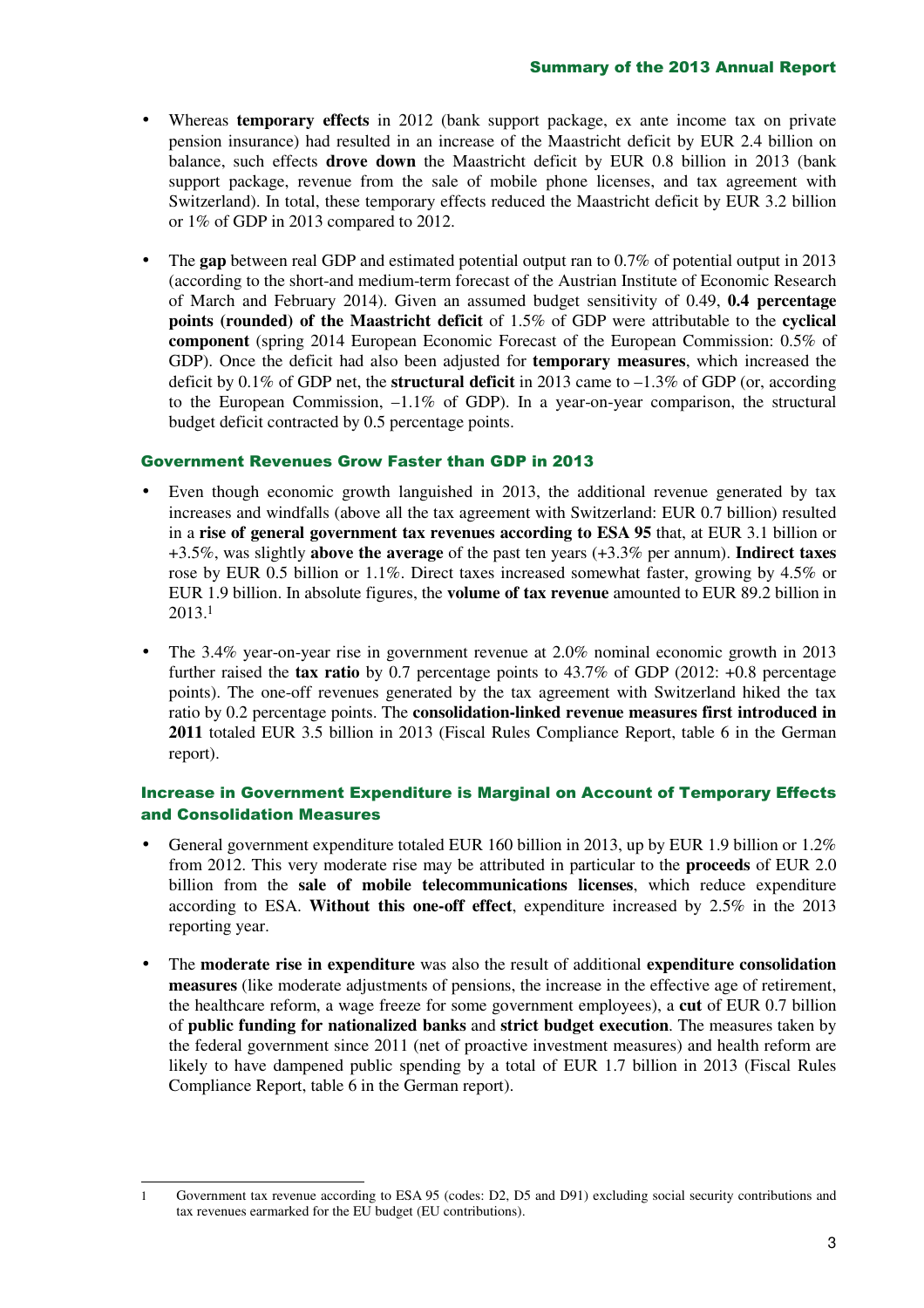### Social Security Expenditure Rises Relatively Strongly in 2013

- **Intermediate consumption** (among other things, education and military spending; total increase of +4.0% or +EUR 0.5 billion) exhibited the highest percentage expenditure increase by ESA sector in 2013, followed by **social benefits**. **Social benefits in cash** augmented by 3.9% (+EUR 2.3 billion), attributable to expenditure on old-age pensions (+4.0% or +EUR 1.6 billion) and unemployment benefits (+12.7% or +EUR 0.5 billion). Structural pension reforms and moderate increases in **pensions** have slowed the momentum of expenditures on pensions. The rise in expenditure was nevertheless significantly higher in this area than in others and may partly reflect frontloaded spending on persons with long-term insurance periods or contributions who opted for (early) retirement before this type of early retirement scheme is phased out beginning in 2014 on account of the pension reforms. Section 4.6 of the Annual Report (in German) describes the **projected development of federal expenditure on pensions** and **healthcare**.
- The 3.0% (+EUR 0.5 billion) growth rate of **social benefits in kind** can be pinpointed to **healthcare spending** (+3.3%); expenditure on outpatient treatment surged by +4.9%.
- Outlays for **subsidies** and **capital transfers** (e.g. related to the bank support package) diminished in 2013 compared to 2012. Although subsidies declined in the aggregate, they rose – in part sharply – in some categories of the Classification of the Functions of Government (COFOG). Agricultural subsidies, for example, burgeoned by 9.5% (EUR 60 million) and subsidies to rail transportation widened by 12.7% (EUR 175 million).
- Benefiting from record low interest rates, **government debt service payments** also posted a slight **decline** of 0.9% year on year in 2013. Interest payments ran to EUR 8.0 billion or 5% of total government expenditure.
- Direct investment expenditure of the government has been extremely low for years, in particular because of the removal, from the government budget, of services such as the highway operator ASFINAG, the federal facility management company BIG, the water and sewerage utilities, hospitals, municipal utilities or real estate entities, but also on account of **special financing transactions** (e.g. leasing transactions) and **assumptions of liability**. **Gross fixed capital formation as defined in ESA 95** edged up from 2012 to 2013 (+1.0% or +EUR 32 million). Including investment made by **organizational units formerly classified under general government**, the public investment volume nearly doubled to EUR 5.6 billion or +1.8% of GDP (table 7 in the German report).

### Fiscal Burden of the Bank Support Package Diminishes from 2012 to 1013

- Revenues and expenditures related to the **bank support package** and with an impact on the budget added EUR 1.9 billion (2012: EUR 2.6 billion) to the **general government budget deficit (Maastricht definition)** in 2013. Total federal government **revenues** on recourse to the bank support package funds fell marginally to EUR 0.5 billion in 2013 (lower liability charges for guarantees). **Total expenditure** related to the bank support package amounted to EUR 2.4 billion in 2013.
- The increase in **gross government debt (Maastricht definition)** attributable to the bank support package came to EUR 0.6 billion in 2013; as stock-flow adjustments (repayment of participation capital) were high, this fell well short of the fiscal burden. At the end of 2013, the cumulative effects of the bank support package on the Maastricht deficit came to to EUR 6.2 billion, and Austria's gross debt rose by EUR 9.3 billion (table 8).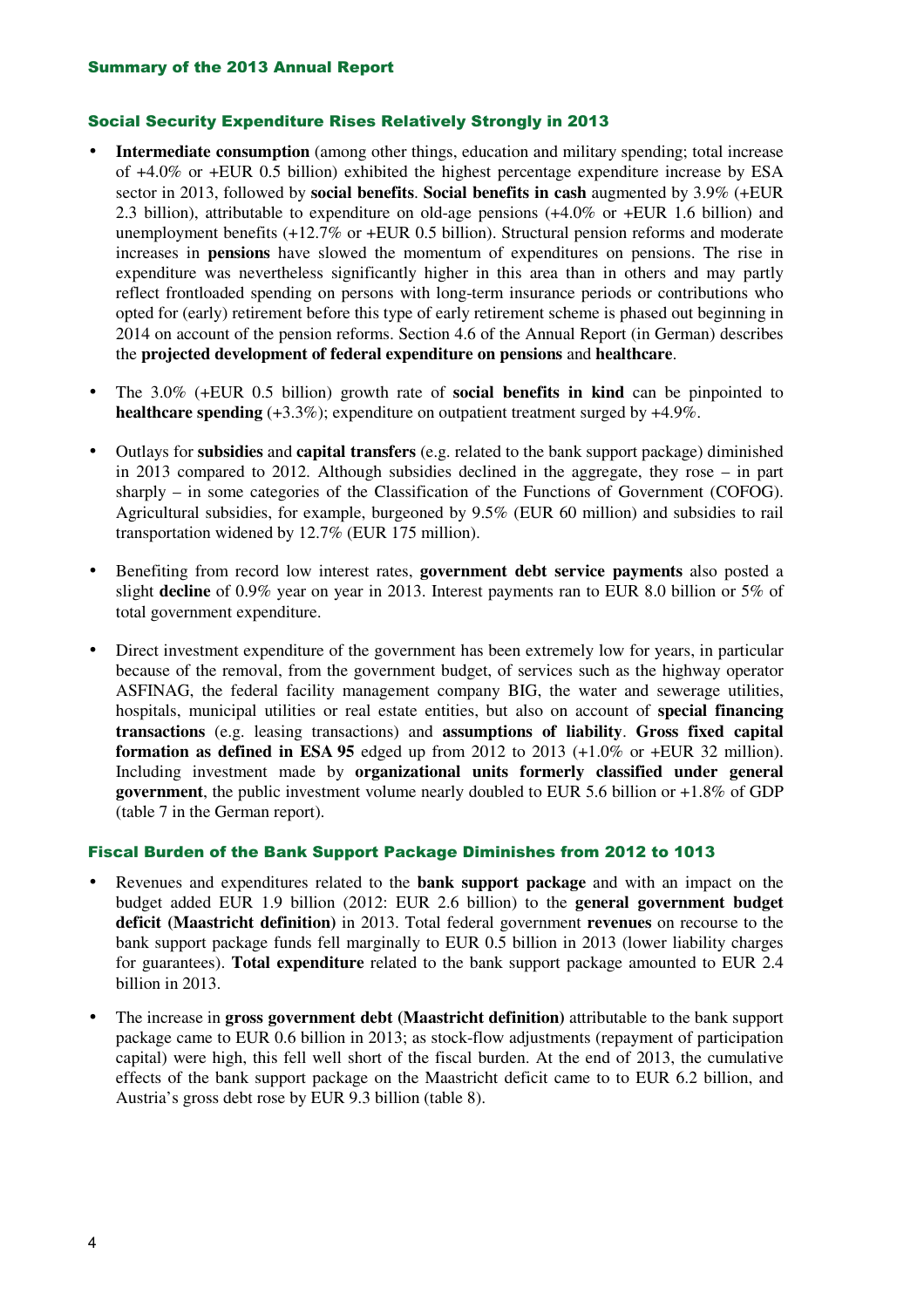# Austria's Excessive Deficit Procedure Abrogated from Mid-2014

- Taking into account the EU-compliant supplementary rules to the national fiscal rules, Austria fulfilled all three criteria in line with the EU's rules, so that to was possible to abrogate the EDP against Austria mid-2014. These fiscal criteria had to be met:
	- o Reduction of the general government deficit ratio to below 3% of GDP by 2013;
	- o Reduction of the structural general government deficit by an average of 0.75% of GDP per annum for the years from 2011 to 2013; and
	- o Declining debt ratio as determined in the debt rule.
- Austria had already endeavored to reduce the **general government deficit ratio** to **below 3%** of GDP from 2011. A **falling debt ratio as determined in the debt rule** may be expected from 2014, as funds used to stabilize the financial markets are not taken into account.
- The **structural adjustment of Austria's general government deficit** from 2011 to 2013 came to only 0.6% of GDP per annum (0.7% of GDP according to the European Commission), which was high enough to meet the requirements, though: Within the framework of an EDP, in addition to observing the structural budget deficit (as a percentage of GDP), **correction factors** are used to adjust for revisions of economic and budgetary forecasts. Above all, the revision of potential output, which developed less dynamically than when the Council issued the EDP recommendation, increased the "effective structural adjustment" of the budget deficit toward the MTO.

## Austria's Fiscal Position Is Good, Its Tax Ratio High in an International Comparison

- Austria's **key deficit indicators** "Maastricht deficit" and "structural deficit" were low compared to those of other countries in 2013 at 1.5% of GDP and 1.1% of GDP, respectively (spring forecast of the European Commission). The euro-18 **structural deficit** averaged 1.3% of GDP in 2013, the EU-28 average ran to 1.8% of GDP. Austria's **Maastricht deficit** contracted by 2.6 percentage points from 2009 to 2013 to 1.5% of GDP, whereas the euro area country average fell by 3.3 percentage points to 3.0% of GDP (EU country average: –3.5 percentage points to 3.3% of GDP). Five EU countries posted a **structural budget surplus** in 2013 (Germany, Greece, Luxembourg, Denmark and Sweden).
- However, revenue-side consolidation measures taken in 2013 widened the gap between the Austrian **tax ratio** and the **euro area average** (euro-18), which came to 42.1% in 2013 according to figures of the European Commission. Featuring a tax ratio of 45.3% (European Commission), Austria is among the five euro area countries (Belgium, France, Finland, Austria, Italy) with the highest tax ratios ranging from 44.1% to 48.7% of GDP. Only a limited comparison of tax ratio levels is possible, as for example benefit systems differ from one EU Member State to the other and as the economic situation in the respective country also has an effect on tax revenue.
- In the review year 2013, **only five euro area countries** fell below the **upper limit for the debt ratio** of 60% of GDP. These countries were Estonia (10.0% of GDP), Luxembourg (23.1% of GDP), Latvia (38.1% of GDP), Slovakia (55.4% of GDP) and Finland (57.0% of GDP). The euro area average exceeded the reference value by 35.0 percentage points at the end of 2013. **Austria's debt ratio** ran to 74.5% at the end of 2013, which is 14.5 percentage points above the upper limit. All in all, six euro area countries had debt ratios of over 100% of GDP (Greece, Italy, Portugal, Ireland, Belgium and Cyprus).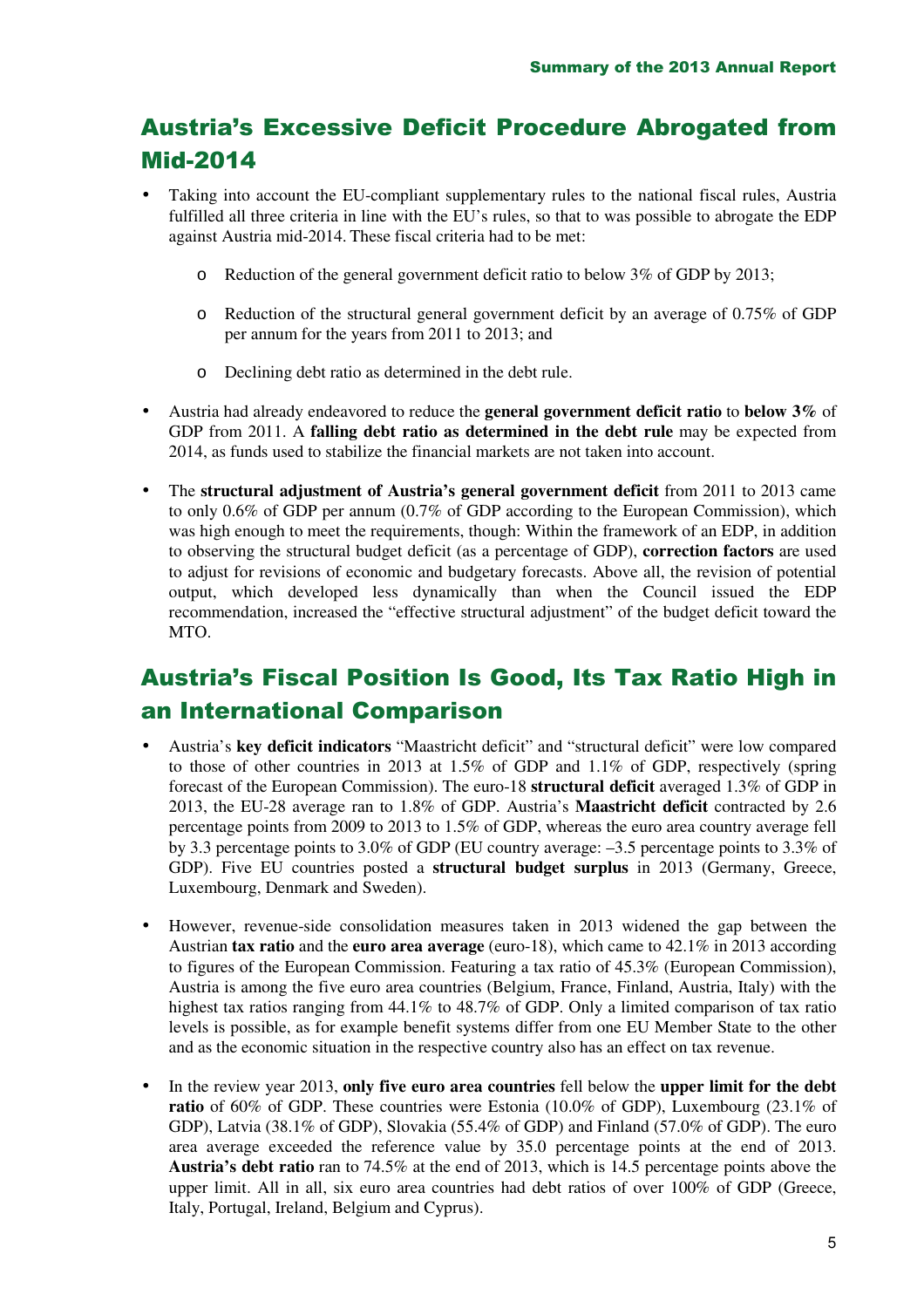## All Subsectors Support Consolidation Path**<sup>2</sup>**

- The fiscal position of the **subsectors** improved at all levels in 2013: The **federal government's** budget deficit eased by 1.0 percentage points to 1.6% year on year in 2013; the budget deficit of the **state authorities** (excluding Vienna) was cut by half. Rounding brought it to 0.1% of GDP once again, however. **Local budgets** were balanced in 2013, just like in 2012. The **social security funds** again closed with a marginal budget surplus of 0.1% of GDP.
- In 2013, all levels of government **met the targets laid down in the 2012 Austrian Stability**  Pact on the general government budget balance (Maastricht); the federal government closed with –1.75% of GDP, the state authorities (including Vienna) with –0.44% of GDP, the local authorities excluding Vienna with 0.0% of GDP.
- **One-off effects**, especially revenues from the sale of mobile telecommunications licenses (0.6%) of GDP) and the withholding tax on capital gains in Switzerland (0.2% of GDP) contributed significantly to the budget balance at the federal level. At the **state level**, above all **higher** (net) **intergovernmental revenues** (such as higher federal funds from the disaster relief fund) of 0.2% of GDP had a positive impact.
- In a regional breakdown, **consolidation** (improvement of the budget balance) was most **successful** in population terms in Styria in 2013 (EUR 209 per person), followed by Upper Austria (EUR 63 per person) and Carinthia (EUR 27 per person). Conversely, the budget balance deteriorated by EUR 126 per person in Vorarlberg (above all because of increases in the number of employees and the wage reform in hospitals) and by EUR 94 in Burgenland (among other things because financial support to the hospital operating company KRAGES was boosted). Burgenland nevertheless again posted a budget surplus in 2013 (EUR 136 per person).
- The highest per capita budget deficits were reported by Salzburg (EUR 144), Lower Austria (EUR 116) and Styria (EUR 103) in 2013. Vienna (as a state and as a local authority) also ranked among the subsectors with high net expenditures, with the budget deficit in 2013 coming to EUR 129 per person.
- The different **institutional and legal settings** (distribution of tasks, tax powers, financial equalization arrangements) applicable to different sectors of government must be taken into account in sectoral analyses of the public sector. In the review year 2013, the following structural breaks occurred: For instance, earmarked subsidies to the state authorities from the **Pflegefonds** (long-term care fund) were increased (increase in stages to EUR 233 million net from 2016), intergovernmental transfers from the federal government's **Katastrophenfonds** (natural disaster relief fund) were raised (by EUR 0.1 billion) in 2013, and the federal funds for the **Neue Mittelschule** (new middle school) were boosted to EUR 34 million (2012: EUR 12 million).

## General Government Debt Ratio Edged up Marginally in 2013, Foreign Demand Was Strong

- **Austria's general government debt ratio (Maastricht definition)** amounted to EUR 233.3 billion or 74.5% of GDP at the end of 2013 (end-2012: EUR 228.4 billion or 74.4% of GDP). The **rise** by EUR 4.9 billion consists of the general government deficit of EUR 4.8 billion (primary surplus of EUR 3.2 billion, interest payments EUR 8 billion) and stock-flow adjustments of EUR 0.1 billion.
- The stock-flow adjustments are made up of the following items: Debt-increasing effects include in particular measures to stabilize the euro area (EUR 0.9 billion payment of equity for the **European Stability Mechanism**, EUR 1.1 billion for **lending by the European Financial Stability Facility**, EFSF), **accruals** of tax and interest payments and the **capital increase of the**

<sup>2</sup> Data as in the EDP notification of March 2014 with the preliminary results for 2013.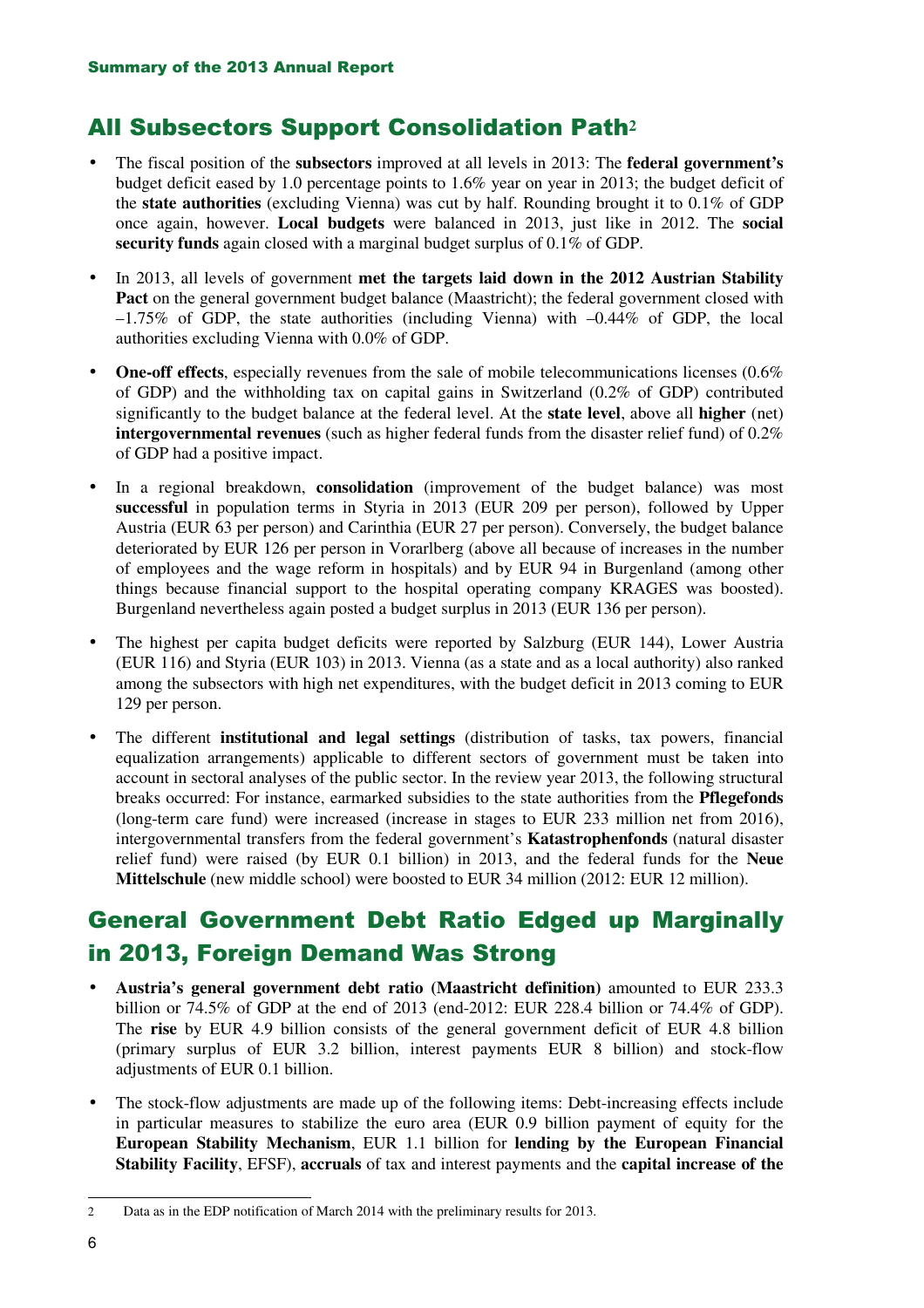**European Investment Bank**. Debt-decreasing effects include in particular the **repayment of participation capital** (Erste Group Bank AG and BAWAG P.S.K. BA AG: EUR 1.4 billion) as well as **premiums** of EUR 0.9 billion from bond issues or increases of bonds.

- In **2013**, Austria's **government debt increased** at the federal level (+EUR 6.0 billion) and at the local level (+EUR 0.3 billion), especially in Vienna (table 13). At the state level, the positive development of the previous year continued through 2013, so that debt was cut by EUR 1.4 billion. 88% of total general government debt was attributable to the **federal** government at end-2013, 7% to the **state** government, 4% to the **local** government (including Vienna), and 1% to the **social security** funds.
- Measures to **stabilize the financial markets** augmented Austria's debt by a total of EUR 17.9 billion or 5.7% of GDP from the **2008 through 2013**. The **Austrian bank support package** accounted for EUR 9.3 billion, Austrian contributions to **European support measures** (loans to Greece, ESFS loans, ESM equity payments) for EUR 8.6 billion of this amount.
- The **creditor structure of Austria's debt** is determined by the structure of the **federal debt**, which makes up 90% of total general government debt. Since 2011, the **share of foreign debt** has remained fairly constant and came to 73.5% at end-2013. In parallel to the decline in the share of foreign debt in 2009 and 2010, the importance of domestic banks as creditors of the government expanded again. At the end of 2013, domestic banks' share stood at 14.3%. The growing share of banks as creditors for the government partly stems from the fact that since the onset of the crisis, **Austrian government securities have become an attractive investment product** for banks again.
- **Private investors** (enterprises and households) played only a minor role in public sector financing; their direct holdings of securities and holdings of federal treasury bills and notes coming to around EUR 1.3 billion of total government debt as at December 31, 2013.

## Risk-Averse Approach Determines the Federal Government Financial Debt Structure

- The **overriding objective** of the **federal government's debt management** was laid down in the annual budget statement for 2013 as "providing the needed funds applying a **risk-averse basic approach** at the **lowest possible medium- to long-term financing costs**." In the review year 2013, the refinancing volume was kept at a low level compared to total debt. A high **duration** of 5 to 7 years was sought, and liquid reference yield curves for **various maturities** from 2 to 30 years were secured.
- **Demand** for debt securities issued by the **Republic of Austria** (and via intergovernmental financing also for the Austrian states) was **brisk** in 2013. For a time, Austria even sold **money market paper at negative interest**.
- **Austria's liquidity and risk premium** for ten-year government bonds on German government bonds shrank by 5 basis points to 30 basis points in the course of 2013 (Ø December 2012 compared to  $\varnothing$  December 2013). The risk premium was lower in Austria in 2013 than in all other euro area countries with the exception of the Netherlands and Finland.
- The favorable financing conditions demonstrate the **Republic of Austria's high creditworthiness.** Austria is one of the few euro area countries that has been given the best rating by at least two of the top three rating agencies.
- The **adjusted federal government debt** (adjusted for own holdings) amounted to EUR 193.9 billion or 61.9% of GDP at the **end of 2013** (end-2012: EUR 189.6 billion or 61.7% of GDP). **Net federal government borrowing** (net change in the financial debt) ran to EUR 4.4 billion or +2.3% in 2013, markedly below the rates of increase in the preceding years.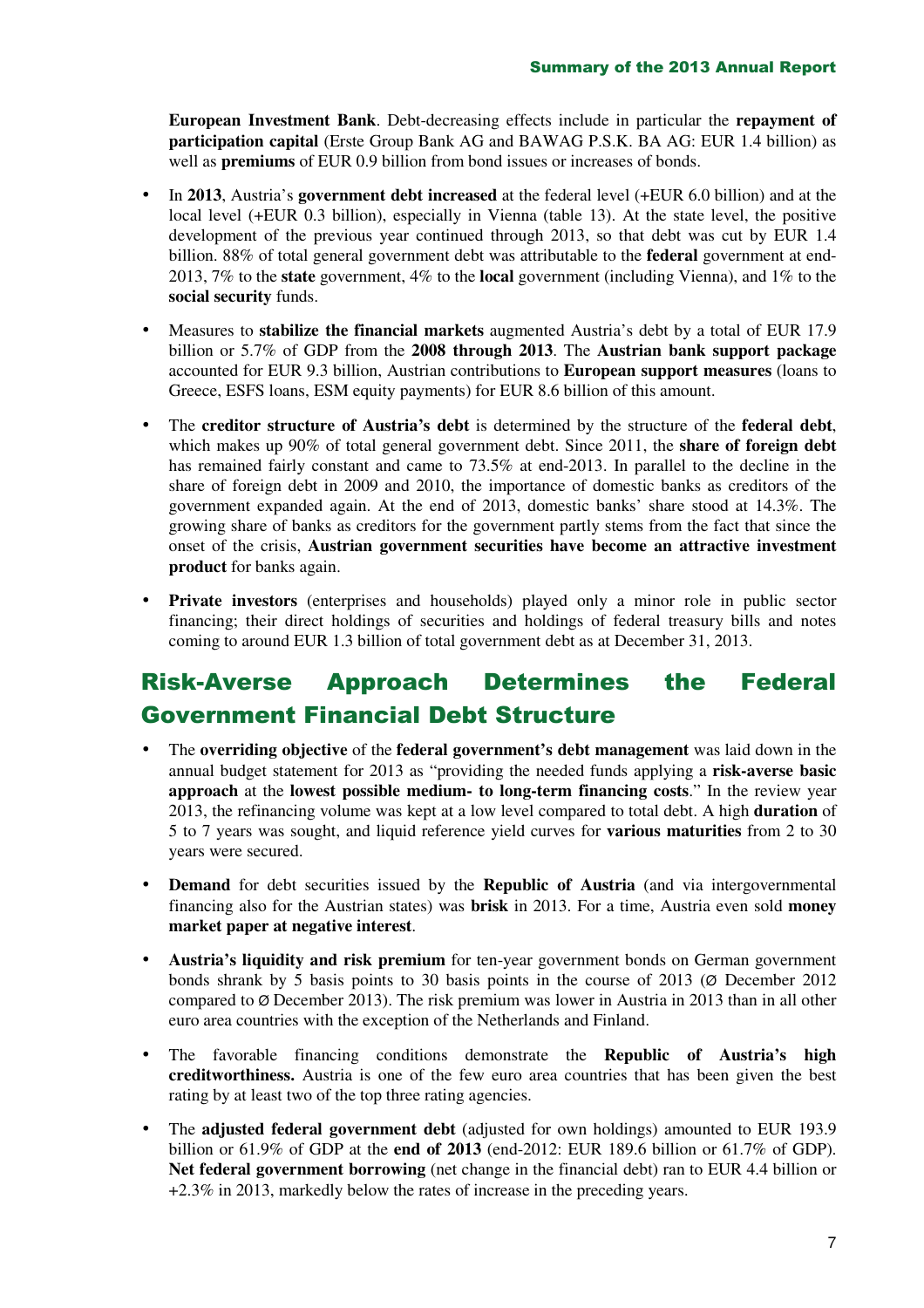#### Summary of the 2013 Annual Report

- The stock of federal financing (adjusted for swaps) to the **state governments** augmented by about EUR 0.2 billion to EUR 8.3 billion in 2013. This type of financing accounted for the bulk, i.e. **about 60%**, of the state governments' total disclosed **financial debt including Vienna** in administrative budget accounting (provisional level of end-2013: roughly EUR 14 billion). All state governments with the exception of those of Vorarlberg and Tyrol accessed this source of federal financing. Total borrowing by state governments and other legal entities had a **residual maturity** of 6.8 years, and the **effective yield** fell from 2.29% in 2012 to 1.31% in 2013.
- The extension of federal financing to state governments is subject to requirements: The state governments must fulfill reporting requirements stipulated in the Austrian Stability Pact. The use of funds is also subject to stringent requirements: No borrowing to make investments, no borrowing to make arbitrage deals, no use of funds for entities not subsumed under general government as defined in ESA 95.
- The interest rate and maturity structure of federal government debt also reflects the federal government's **risk-averse basic approach**: The adjusted federal government debt (adjusted for swaps) had a residual maturity of 8.6 years, and 96% of the debt was at fixed interest rates.
- The **interest expenditure of the federal government (including other expenditure) according to the cash flow budget** totaled EUR 6.4 billion in 2013, EUR 0.2 billion lower than in 2012 (EUR 6.6 billion) as a result of above par issues and lower coupons. The **annual budget statement** provided for **payments to service the federal government debt totaling** EUR 6.5 billion (thereof interest: EUR 7.6 billion; other expenditure: EUR –1.1 billion) in 2013.
- **Interest expenditure on an accrual basis (operating budget)** was EUR 0.7 billion higher than in the cash flow budget, where it came to EUR 7.1 billion. This increase resulted from the uniform distribution of negative expenditure (premiums) over the entire maturity of the bond. The **reduction in interest expenditure in the operating budget compared to the budget statement** came to EUR 0.2 billion in 2013.
- **Indicators on the budgetary burden of interest expenditure** by the federal government show the following results: The **federal government's interest-to-net-tax ratio** (interest payments including other revenue as a percentage of the federal government's net tax receipts) came to 14% in 3013 (2012: 15%), the **federal government's interest expenditure ratio** ran to 2.0% of GDP (2012: 2.2% of GDP).

## Conclusions and Outlook

- In the face of a weaker than expected economy, Austria nevertheless succeeded in **surpassing** its **moderate consolidation targets** (a balanced budget by 2016) in the **review year 2013**. All levels of government and the social security funds contributed to this result.
- The **reduction of the general government deficit** by 1.1 percentage points to 1.5% of GDP in **2013** is attributable mainly to **temporary effects** (lower net payments under the bank support package, revenues from the sale of mobile telecommunications licenses, tax revenue under the agreement with Switzerland) that will dampen the deficit level only to a small degree after 2013.
- The extremely **low level of market interest rates** together with the **federal government's riskaverse basic approach to debt management** supports the Austrian **medium-term consolidation course**. However, it must be borne in mind that debt must always be refinanced (at market interest rates) as long as debt is not reduced in absolute terms.
- Currently, the **budget situation does not allow for tax relief without revenue-side measures**: The Council of the European Union again observed mid-2014 that while Austria had corrected its excessive deficit in a sustainable manner, the **danger of a significant deviation from the structural adjustment path** toward the MTO in 2014 and 2015 continued to exist on the basis of the current consolidation path (including additions to the budget execution). In such a case,